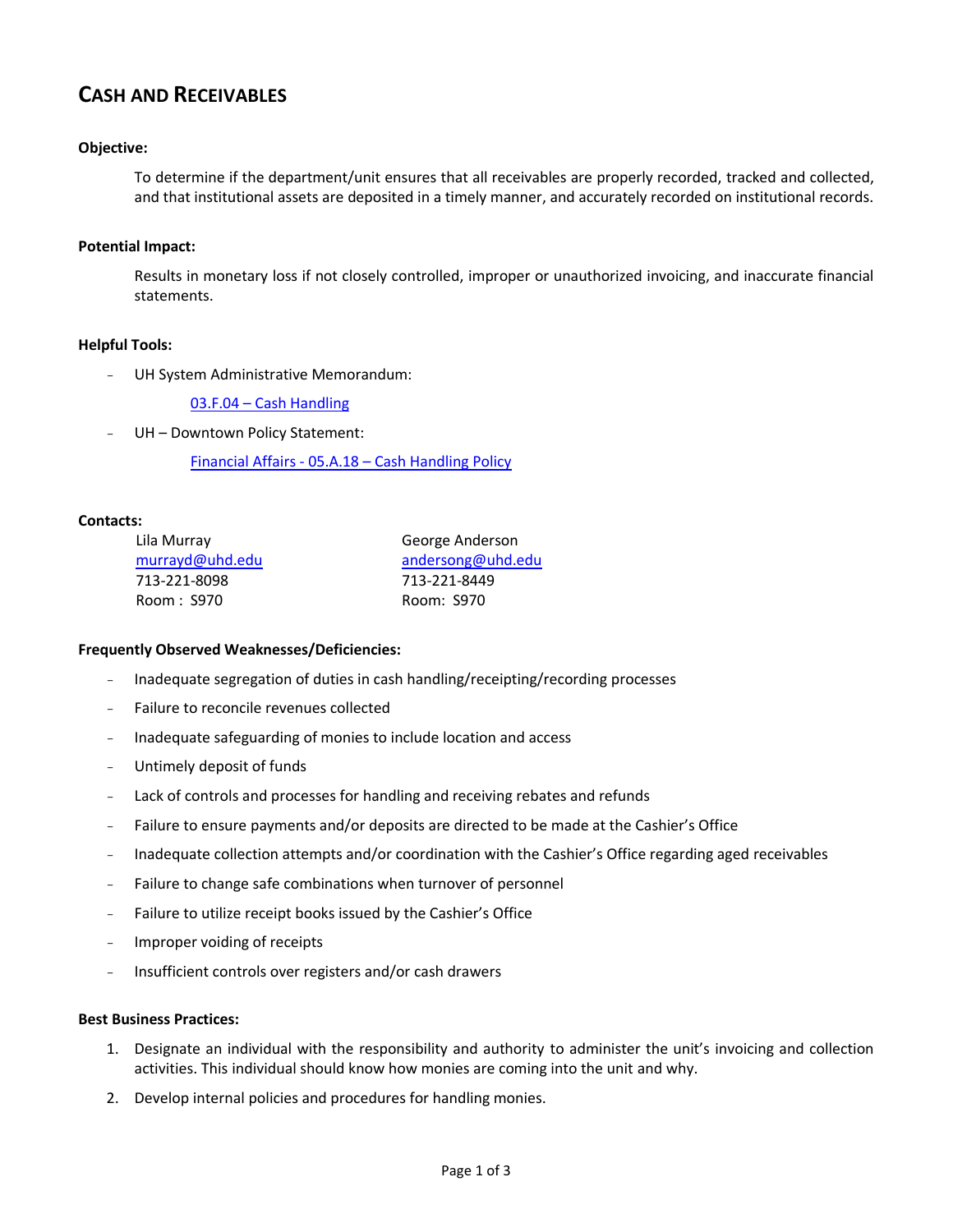- 3. Ensure employees are familiar with institutional and unit specific policies and procedures and have completed the required annual training.
- 4. Ensure an adequate segregation of duties or compensating controls exist in cash handling processes.
	- *–* Functions are divided so that one individual does not have control over all aspects of processing and handling monies to include: invoicing, retrieving and opening mail, custody of funds, posting to accounts and/or deposit of funds, record keeping, and reconciliation of receivable activity
	- *–* Individuals, who handle monies or issue invoices, should not have the ability to enter data into institute accounts or perform departmental reconciliations. If those functions are performed by the same individual (generally due to a small number of employees), then strong compensating controls should exist, i.e. approval (sign-off) by the department chair or appropriate level of management
- 5. Instruct customers/payers to remit funds to the Cashier's Office. If the unit does receive monies, then ensure appropriate receipting using pre-numbered receipt books.
- 6. Restrictively endorse checks immediately upon receipt.
- 7. Ensure adequate safeguarding of monies until deposited.
- 8. Monies should be deposited within 24 hours of receipt.
- 9. When a department performs services or supplies products to an external entity and bills them for payment, departmental procedures for creating and managing receivables should be developed and approved by Business Affairs. Assist the Cashier's Office as necessary with collection of receivables.
- 10. Ensure write-offs of uncollectible accounts are properly approved.
- 11. Reconcile revenue accounts at least monthly to ensure that deposited amounts were correctly posted.
- 12. Maintain proof of reconciliation for identified retention period.
- **Case Scenario:** The department manager, Mr. Jones, is responsible for: reconciling and preparing the daily deposit; collecting patient payments from the mail; distributing patient payments to the cashiers for posting; and writing off patient accounts. Additionally, the cashiers are not required to count their cash before giving it to Mr. Jones. Ms. Smith, the business manager, is responsible for verifying the deposit but does not verify that the amount of cash on the deposit sheet matches the activity report. What are the internal controls for detecting wrong doing? How is the department ensuring cash deposited is correct?
- **Case Scenario Answer:** An inadequate segregation of duties exists by allowing Mr. Jones to have complete control over collection, distribution, reconciliation of deposits, and account write-offs. This inadequate segregation of duties would allow Mr. Jones to manipulate deposits as well as patient accounts. Additionally, the absence of compensating control (Ms. Smith's failure to verify cash receipted in the system against deposit sheets) further facilitates the opportunity for fraud/theft.